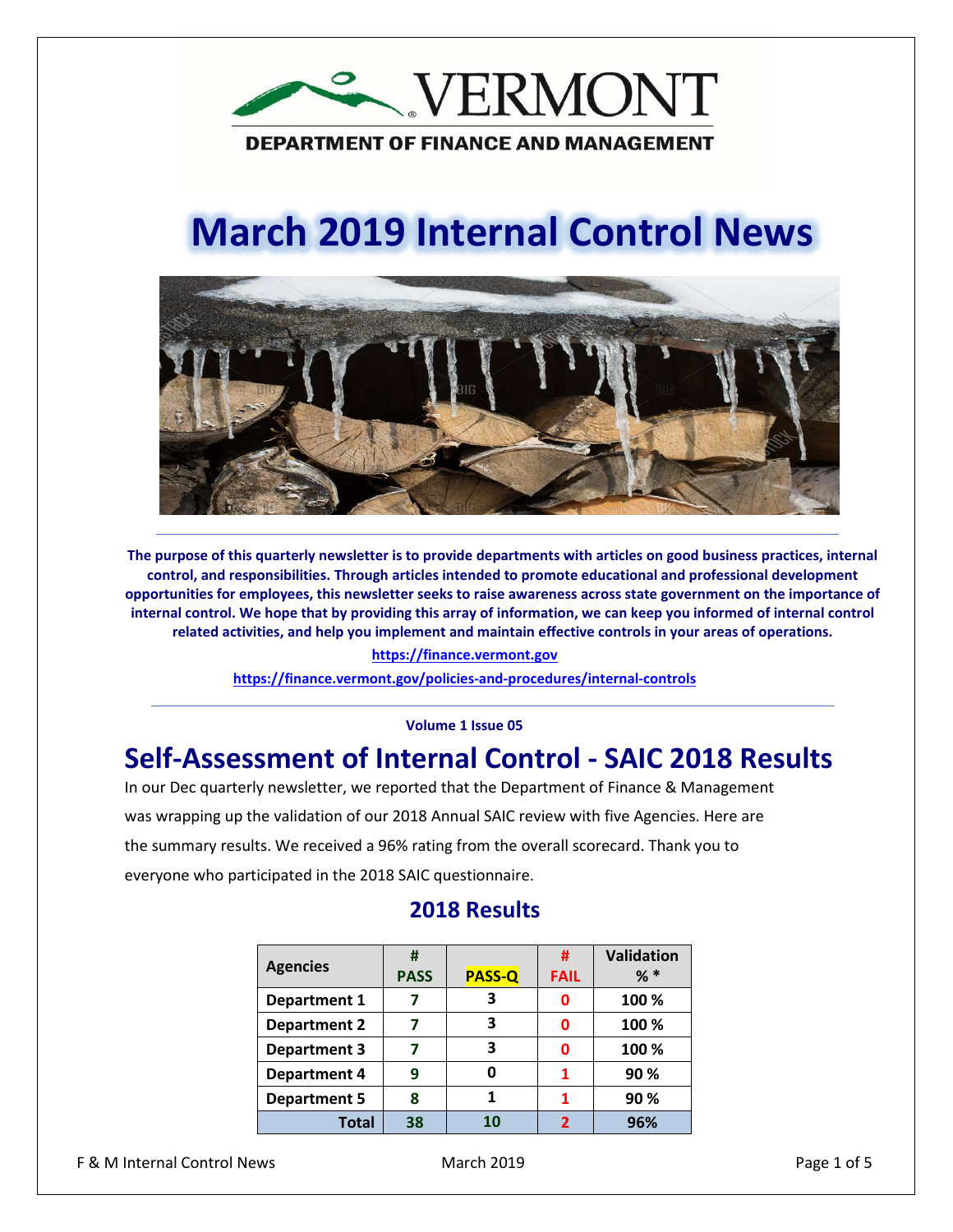#### **2019 Mileage Reimbursement Rate**

Effective January 1, 2019, the mileage reimbursement rate for State employees, in keeping with the federal General Services Administration rate structure, has changed as follows:

- $\checkmark$  If no government vehicle reasonably available \$0.545 has increased to \$0.58
- $\checkmark$  If government vehicle is reasonably available \$0.18 has increased to \$.20

Reservations may be made on-line at the Fleet Management Services web page: https://bgs.vermont.gov/gbs/fleet/fleet reserve or by e-mail to [fleet.services@vermont.gov](mailto:fleet.services@vermont.gov)

All employee travel and expense information are located here: [https://finance.vermont.gov/employee](https://finance.vermont.gov/employee-travel-and-expenses)[travel-and-expenses](https://finance.vermont.gov/employee-travel-and-expenses) and expense reimbursement rates are here: [https://humanresources.vermont.gov/compensation/expense-reimbursement.](https://humanresources.vermont.gov/compensation/expense-reimbursement)

DONT<br>FORGET!

Feel free to contact John Berard 802.828.3454 o[r john.berard@vermont.gov](mailto:john.berard@vermont.gov) if you have any questions regarding the new 2019 State mileage reimbursements.

### **Reminder: Updated F & M Capital Assets Policy, VISION Procedure, and Best Practices**

**There is updated F & M Capital Asset information at the following locations:** 

- $\checkmark$  Capital Asset Policy #10: <https://finance.vermont.gov/policies-and-procedures/finance-and-management-policies>
- $\checkmark$  VISION Procedure #1: <https://finance.vermont.gov/policies-and-procedures/vision-procedures>
- *Best Practice Capital Assets # 6:* <https://finance.vermont.gov/policies-and-procedures/internal-controls>

# **Heads Up: 2019 SAIC Questionnaire….**

In early April, the Department of Finance & Management will distribute the annual 2019 SAIC (Self-Assessment of Internal Control) questionnaire to Agencies and Departments. Self-assessment aims to raise awareness of internal control across state government and be a catalyst for improving the State's internal control system. The questionnaire provides departments with a tool to review and document current internal control practices, while helping Management identify potential areas of risk or noncompliance within their operations**.** Agencies and Departments will still have 3 weeks to complete and certify the questionnaire.



**New this Year: the questionnaire will only be delivered in an Excel format in order to improve the efficiency of compiling your SAIC data.**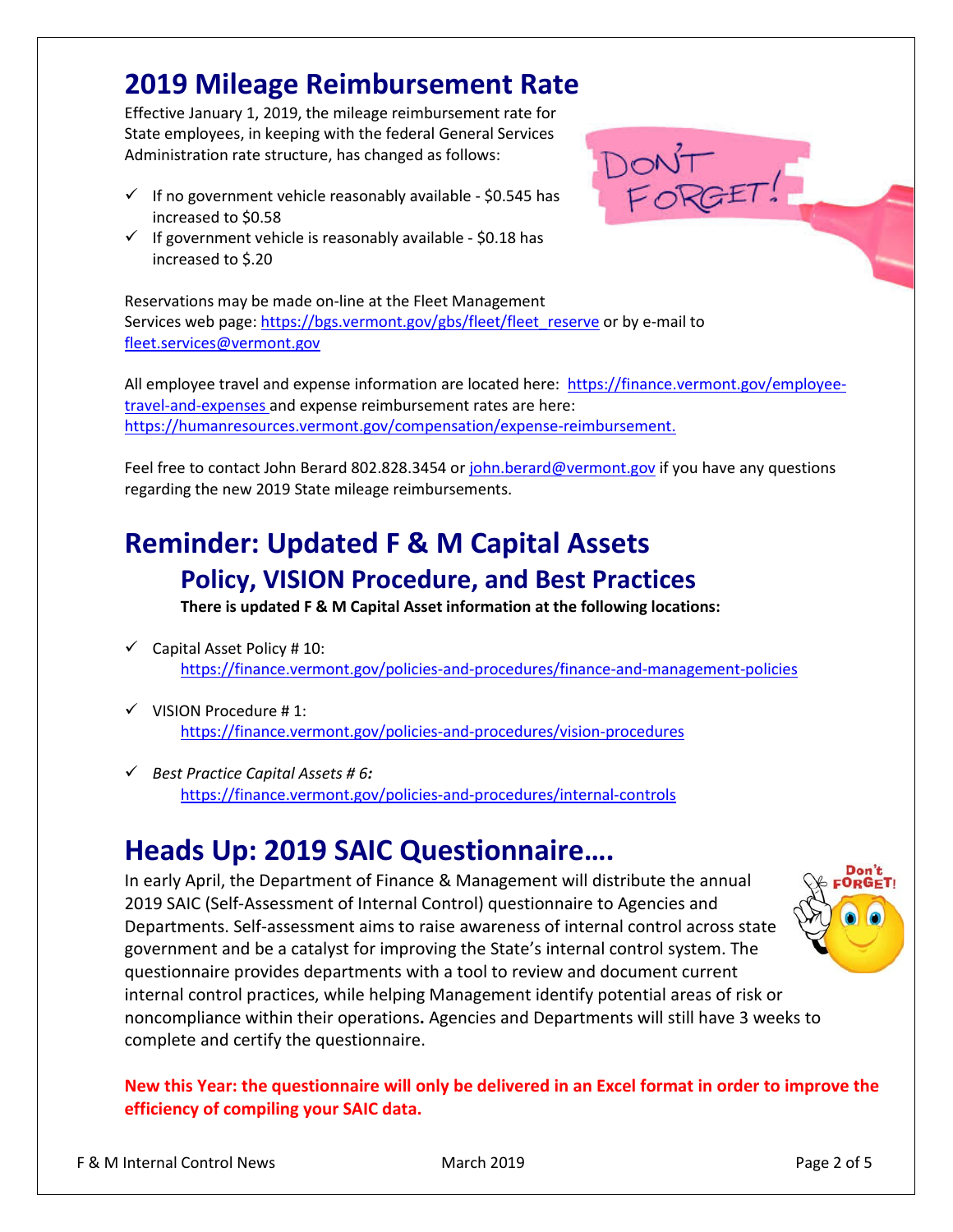### **New! Best Practice Series: # 12 - SOC Reporting**

SOC (**S**ervice **O**rganization **C**ontrol) for Service Organization reports are designed to help Departments assess their 3<sup>rd</sup> party entity's Internal Control strengths and weaknesses. The Department of Finance and

Management is requesting Departments to be aware of the financial and operational statuses of their Service Organizations as they contract with them. Departments are responsible for collecting and reviewing the SOC for Service Organization reports annually. *Please become familiar with our BP #12 SOC Reporting since it will be part of this year's 2019 SAIC questionnaire.*  <https://finance.vermont.gov/policies-and-procedures/internal-controls>





#### **Internal Control Review**

This is Part 2 of 3 (Part 2 = Control Activities & Information & Communication) in a series of articles on the five Internal Control, Integrated Framework Principles. Standards include: Control Environment & Risk Assessment, **reported last quarter**, Control Activities & Information & Communication, **this quarter**, and Monitoring Activities, **scheduled for next quarter June 2019**. These 5 areas of review comprise the COSO (**C**ommittee **O**f **S**ponsoring **O**rganizations of the Tradeway Commission).

# **Control Activities (Building Block 3)**

Typically, it is the control activities of a department that people most readily associate with the term internal controls. Control activities are the tools - policies, procedures, mechanisms and practices - that help a department achieve the three primary objectives of internal controls: (1) effective and efficient operations, (2) timely, accurate and reliable financial records, and (3) compliance with applicable laws and regulations. Well-designed control activities are essential for ensuring proper

stewardship and accountability of government resources.

#### **Key Terms:**

 **Preventive Controls:** Designed to prevent a "risk" (i.e., errors, irregularities, operational breakdowns, accidents, fraud, theft, etc.) from occurring. Developing preventive controls involves predicting



"what could go wrong" and implementing ways to avoid it. Examples include: Separation of duties, documented policies & procedures, authorizations, approvals, physical control over assets (e.g., locks, fences, safes, etc.), system passwords, safety clothing & equipment, anti-virus software, supervision, standardized forms, continuity of operations plans, cross-training, etc.

 **Detective Controls:** Designed to detect a "risk" when it occurs or after-the-fact. Detective controls alert employees to undesirable events in a timely manner, enabling management to initiate prompt corrective action to minimize the impact of the risk. Examples include: Reconciliations, exception reports, financial monitoring, performance evaluations, smoke detectors, security alarms, complaints/tips to a call-center or hotline, rotation of duties, periodic audits & reviews, required vacations, physical inventory counts, etc.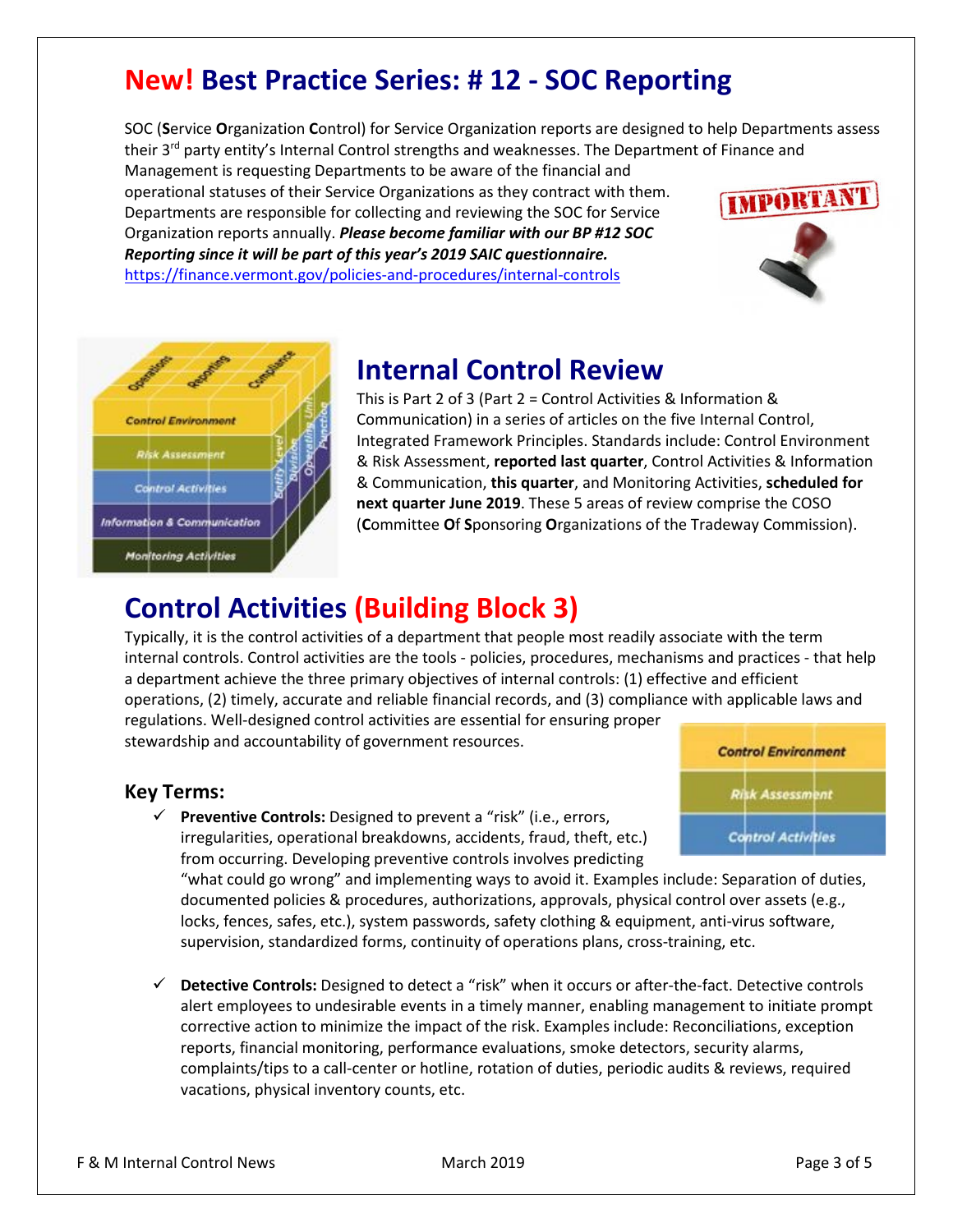- **Hard Controls:** Formal, objective, quantifiable activities that help ensure management's directives are carried out; most preventive and detective control activities are described as hard controls.
- **Soft Controls:** Intangible, subjective, informal elements that foster the culture of the organization and influence employees' behavior. Soft controls are most commonly linked with the control environment ("tone at the top") component of the internal control system and include high ethical values and integrity, commitment to competence, strong leadership, setting expectations, etc.

#### **Key Concepts:**

- $\checkmark$  Design controls activities to prevent, detect, or reduce the risks that can impede a department from accomplishing its objectives.
- $\checkmark$  Periodically test controls to determine whether they're operating as intended; the level of risk increases when key controls have not been implemented or are not achieving their intended purpose.
- $\checkmark$  Emphasize preventive controls over detective controls but a combination of both is needed.
- $\checkmark$  Build control activities into business processes and systems as they're being developed; adding control activities after-the-fact is generally less efficient and costlier.
- $\checkmark$  While management has responsibility for designing and implementing control activities, all employees of the department are responsible for carrying them out.
- $\checkmark$  Allocation of resources among control activities should be proportional to the impact and likelihood of the risk that is being mitigated.

# **Information & Communication (Building Block 4)**

Information about a department's goals, plans, control environment, risks, control activities, and

performance must be communicated up, down, and across the organization. Reliable and relevant information from both internal and external sources must be identified, captured, processed, and communicated to the people who need it - in a form and timeframe that is useful. Information and communication are integral elements to maintaining an effective internal control system.



Information systems that provide operational, financial, and compliance-related data are critical to effectively managing the

department's operations and determining whether goals and objectives are being met. Management must strive to establish information systems and communication channels that:

- $\checkmark$  Provide timely information on the operation's: goals, performance, and financial condition.
- $\checkmark$  Inform employees of their duties, responsibilities and performance expectations.
- $\checkmark$  Convey the importance of the department's internal controls.